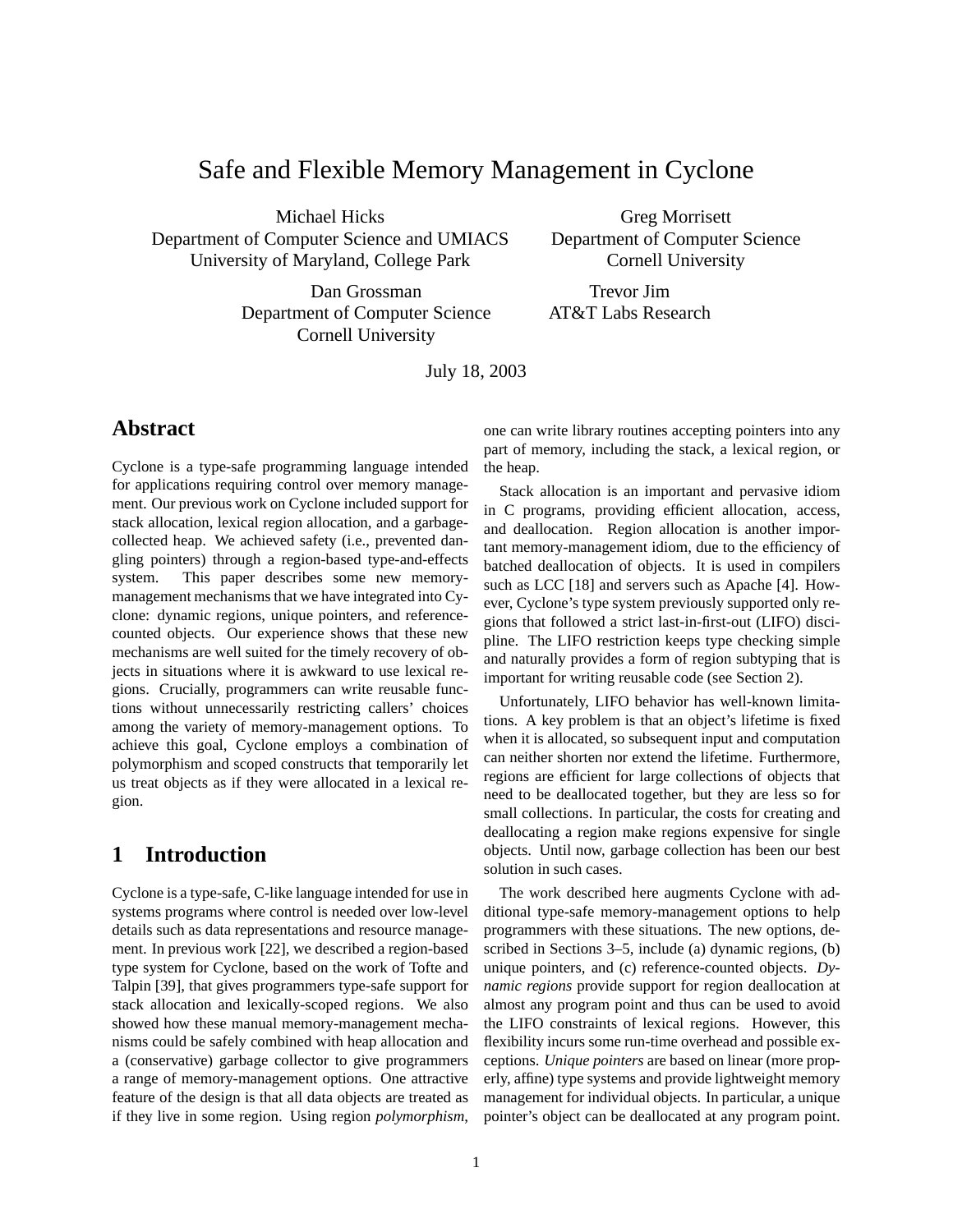However, unique pointers cannot be freely copied, and there are restrictions on how they can be accessed when placed in a shared object. Finally, pointers to *referencecounted objects* are treated similarly to unique pointers except that copies of the pointer are allowed at the price of maintaining a reference count. When all copies of the pointer are destroyed, the object is deallocated.

In our experience, it is extremely useful to have such a large set of memory-management options so that programmers can choose a strategy that works best for their application. Section 6 demonstrates how we tuned the performance of two systems applications: an event-based web server and MediaNet [29], an overlay network for streaming data. In both cases we were able to keep memory consumption very low. For MediaNet, using unique and reference-counted pointers increased throughput by up to 42% compared to relying entirely on conservative garbage collection.

However, there is a danger that so many different options will overly complicate the language and make it impossible to write reusable libraries. Thus, our most important contribution is a design that focuses on uniformity and code reuse. For example, dynamic regions reuse the lexical region machinery, and reference-counts are built on top of unique pointers. Furthermore, we provide constructs called open and alias that support controlled "pinning" for dynamic regions and controlled aliasing for unique pointers respectively. Crucially, these constructs let programmers write generic functions that can operate over lexical-region, dynamic-region, unique or referencecounted pointers.

## **2 Lexical Regions**

We begin by reviewing our previous work on region-based memory management for Cyclone [22]. We then describe important limitations of this work.

#### **2.1 Review**

All memory objects in Cyclone are placed in a logical container called a region The previous version of Cyclone had three basic kinds of regions: There is one *heap region* ('H) with global scope that conceptually lives forever. Objects allocated in the heap cannot be reclaimed except with an optional conservative garbage collector.

*Stack regions* correspond to local-declaration blocks. Entering a block creates a stack region and allocates space in that region for the local variables. When control exits the block, the stack region's objects are deallocated. For example, in the function:

void foo(int x) { if (x) L:{ int y = 3; bar(&y); } }

entering the block labeled L creates a region named 'L and allocates space for the local variable y. The region is deallocated after the call to bar. If the programmer omits the label on a block, the compiler generates a fresh label. Stack regions are really a special case of lexical regions that admits a faster implementation by disallowing dynamic allocation.

*Lexical regions*<sup>1</sup> also have creation and deallocation determined by scope, but a handle lets the program allocate objects into the region throughout the region's lifetime. Allocation primitives take handles so programs determine object lifetimes at an allocation site. For example, in the function:

```
void baz() {
  { region<'r> h;
     int *x = \text{malloc}(h, \text{sizeof}(\text{int}));
     *x = 3:int *y = baf(h,x);
  }
}
```
we create a fresh region named 'r with an allocation handle h. The handle can be passed to rmalloc to allocate storage. It can also be passed to a user-defined function, such as baf, so a callee can allocate data in the region, and return results that might point into it. In our example, all data placed in h's region is deallocated after the call to baf. The ability to pass handles as first-class objects lets us allocate a dynamically-determined number of objects in any caller's region.

The primary goal of the type system is to ensure programs never dereference dangling pointers. To do so, we track the set of regions that are live at each program point, and augment pointer types with the *region name* of the region into which the value points. Thus, an attempt to dereference a pointer into a region is allowed only if the region is still live. The lexical scoping discipline makes it easy to track the set of live regions statically because deallocation happens only at structured program points.

Region names are type-level variables that describe regions instead of types. For example, 'H is the region name for the heap, and int  $*$ <sup>'</sup>H is a heap pointer. Lexical regions have names that are in scope for the corresponding code block. Handles have types of the form

<sup>1</sup>Our previous paper [22] referred to lexical regions as *dynamic regions* due to their dynamically-determined sizes; in this paper we use the latter term for regions with dynamically-determined lifetimes.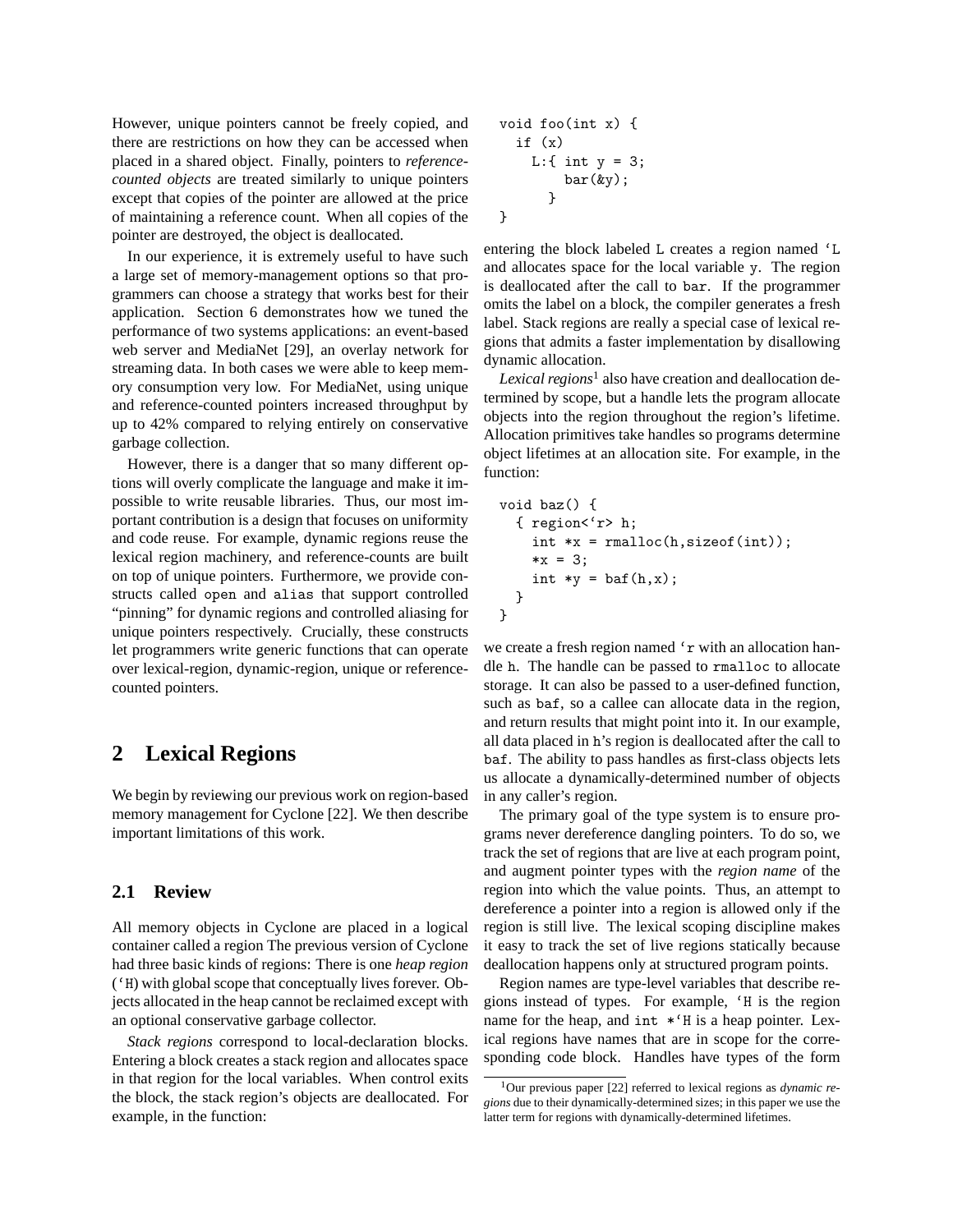region\_t< $\langle r \rangle$ , where  $\langle r \rangle$  is the name of the region into which objects are placed when the handle is used for allocation. For instance, if h has type  $\text{region}\text{-}t\lt' r\gt$ , then rmalloc(h,sizeof(int)) returns a pointer of type int \*'r. We use intraprocedural type inference and wellchosen defaults to avoid writing many region annotations; for example, the region annotations on x, y, and h are inferred in the examples above.

Functions and type constructors may be parameterized by type and region variables. For example, the following length function accepts lists with any element type and with the list spine allocated in any (still-live) region.

```
struct List<'a,'r> {
  'a hd;
 struct List<'a,'r> *'r tl;
};
int length(struct List<'a,'r>*'r lst) {
 int i=0;
 for(; lst != NULL; lst = lst->tl) ++i;
 return i;
}
```
For safety, a pointer type is considered well formed only when its region name is in scope. For example, consider a function that tries to return a dangling pointer to a local variable:

```
int *^t bad() {
L: { int x = 3;
      return &x;
     }
}
```
Because x is declared in block L, the address of x has type int \*'L. Our scoping rules state that 'L is not in scope outside the block, so int \*'L is not well-formed as a return type, and Cyclone would flag this as an error.

However, Cyclone supports *existential types*, which can hide a region in a function's return type. For example, one can write something similar to:

```
(\exists'r. int *'r) bad() {
  L: { int x = 3;
        return pack('L, &x) as \exists'r. int *'r;
      }
}
```
(The actual syntax for existentials is shown in Section 6). The result type is well-formed and allows a dangling pointer. Thus, in general, the set of live regions is a subset of those that are in scope. To prevent access to a deallocated region, the type system keeps track of which regions are live at each program point. An intraprocedural analysis is extended across function boundaries by requiring an explicit *effect* that records the set of regions that must be live across the call. By default, Cyclone assumes all region parameters are live across the call. In practice, this default works well and thus programmers almost never write explicit effects.

Finally, we have a natural notion of subtyping: If the region named 'r1 *outlives* the region named 'r2, then we can coerce a value of type  $\tau$  \*'r1 to type  $\tau$  \*'r2 because the latter type allows access at strictly fewer program points. For instance, the following code is wellformed:

```
void h(int *'r1 x, int *'r2 y) {
  L:{ int *^{\prime}L z = (rand()) ? x : y;
        ...
    }
}
```
Note that z is assigned either a 'r1 or 'r2 pointer. Since both regions must be live across the call, they naturally outlive 'L, so we can safely promote x and y to 'L pointer types. If regions did not have structured scope, such subtyping would not arise naturally. We remark that the type system supports *deep* subtyping along read-only pointers. Thus, if  $\tau_1$  is a subtype of  $\tau_2$  and 'r1 outlives 'r2, then  $\tau_1$ <sup>\*</sup> 'r1 is a subtype of  $\tau_2$  const \*'r2.

For this and several other reasons, lexical regions lead to convenient programming and a simple type system. Perhaps the most compelling advantage is that the system is completely static, so there is no need for run-time checks.

#### **2.2 Limitations of Lexical Regions**

Unfortunately, lexical regions provide insufficient control over memory lifetimes. First, the region-deallocation point is determined at region-allocation time, so programs cannot choose to deallocate based on computation following region allocation. For instance, we cannot decide to deallocate a region based on a user input.

Second, regions are often forced to live longer than necessary. For example, a callee cannot deallocate a region allocated by a caller, even if the caller will not later access the region. Conversely, callees cannot give callers freshly allocated regions, which forces callers to allocate regions earlier than necessary. This restriction makes important idioms impossible, such as the copying collector of Wang and Appel [44]. In general, any iterative process that maintains state across iterations is forced to leak memory; the state must reside in a region allocated outside of the loop. In other words, there is no support for a "tail-call" that deallocates a region before performing a call.

Third, objects often live longer than necessary because pointers allocated before a region exists cannot be used to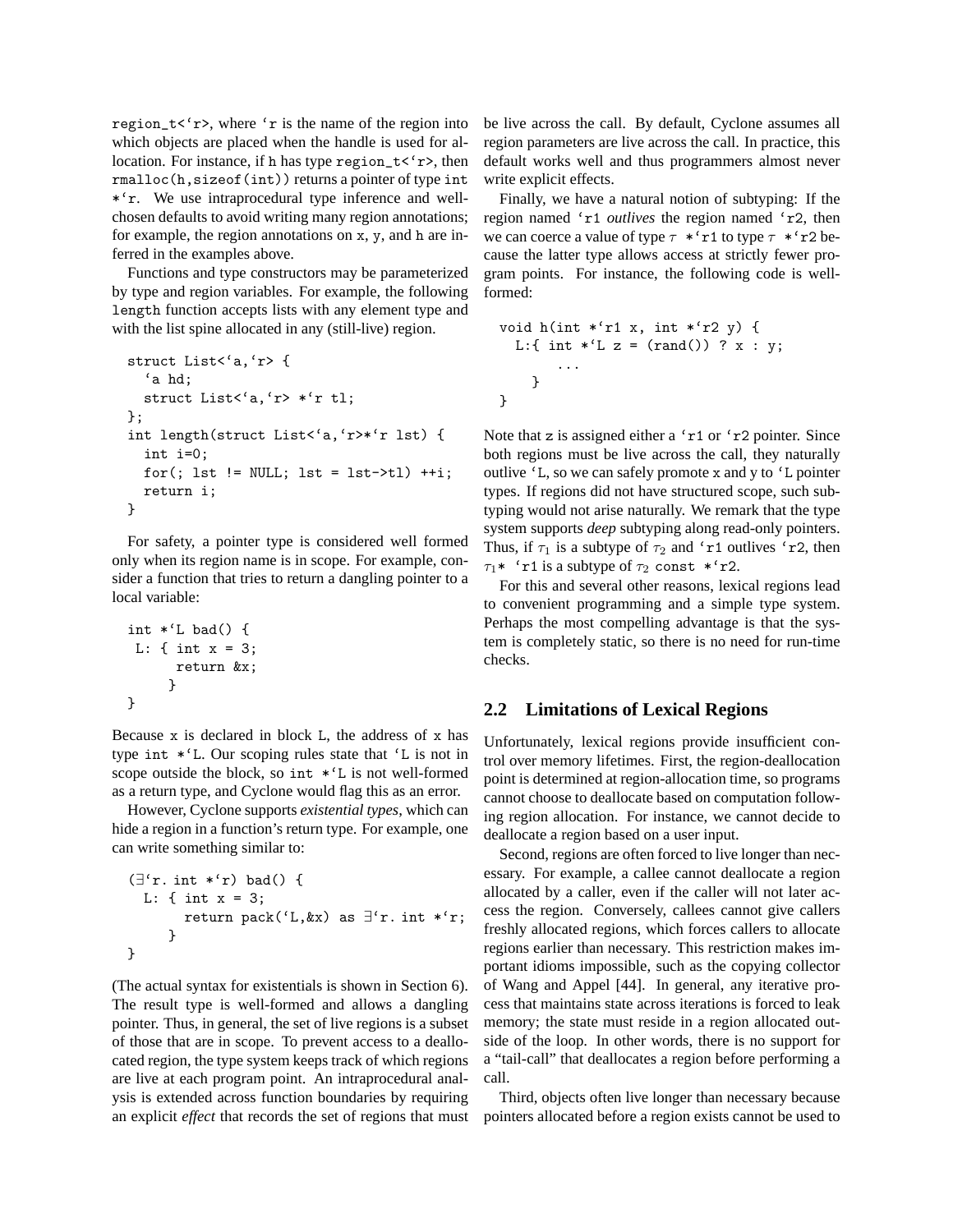access an object in the region. In particular, global variables can access only heap-allocated data.

Fourth, manipulating nonstack regions takes more time and space than using malloc/free for an individual object. For regions holding many objects, amortization overcomes this cost. But for many programs, individual objects have distinct points of "last use" so aggregating lifetimes retains excessive memory.

In other implementations and designs, these limitations have been noted and partially addressed. For instance, the ML Kit compiler [38] includes a special reset primitive that is used to deallocate regions early, but its use is an internal optimization whose soundness is not captured by the type system. The Capability Calculus [41] supports deallocation at any program point, but requires much more elaborate effects and region aliasing information. Other approaches are discussed in Section 7, but no solution seems to provide the degree of control we have found necessary. Thus, we have adapted several mechanisms dynamic regions, unique pointers, and reference-counted objects—each with its own strengths and weaknesses, to provide programmers a better set of tradeoffs. The following sections discuss these new mechanisms.

### **3 Dynamic Regions**

Our first addition to Cyclone is a form of *dynamic regions* inspired by the work of Hawblitzel and von Eiken [25]. Dynamic regions, like lexical regions, are containers that allow allocation of individual objects, but only deallocation of the entire container. Unlike a lexical region, a dynamic region can be explicitly deallocated at (almost) any program point.

To ensure that a dynamic region is not accessed after it has been deallocated, we associate extra state with the region that must be checked at runtime before granting access to the region. If the region has been deallocated, the access check fails by throwing an exception. This check is analogous to a checked type cast to a live, lexical region.

To avoid checking the state each time a dynamic region is accessed, we provide a lexically scoped open construct, as this example demonstrates:

```
void foo(dynregion_t<'r,'H> k) {
  int *'r x;
  { region h = \text{open}(k); //gives access to
    x = \text{rmalloc}(h, \text{sizeof(int)});*x = 42;bar(h,x);}
  free_dynregion(k); //destroys 'r
}
```
The function takes a parameter k that is a *key* for the dynamic region 'r. The key contains the state indicating

whether the region has been deallocated, as well as a reference to the region itself. This state must persist beyond the lifetime of the region because it may be consulted after the region has been deallocated. In this example, the state is stored in the heap region ('H), but, in general, the state can be allocated anywhere. The key can be used only when the region in which it resides is known to be live.

In the example above, 'r is a region name in scope in foo. However, it is *not* assumed to be live upon entry to the function—by default, regions occurring within dynregion\_t are not assumed live (though an explicit effect can indicate otherwise). Thus, any attempt to dereference a pointer into 'r will be rejected by the type checker. The open construct allows access to a dynamic region given a key. In particular, region  $h = \text{open}(k)$ ; S takes a key k, checks that the region has not been deallocated, and if so, binds a handle for the region to h. Access to the region is granted throughout the scope of the statement S. Thus, in the scope of an open, one can freely allocate, dereference and pass to functions pointers into the region, exactly as though it were a lexical region.

The primitive free\_dynregion takes a key and reclaims the storage of the associated region, updating the key's state to record that the region is no longer accessible. Thus, subsequent attempts to open will result in an exception. If the region is open or it has already been deallocated, then free\_dynregion fails.

Adding dynamic regions to Cyclone was extremely simple, as we already had an effect system to keep track of regions that can be safely accessed. Indeed, we can think of the lexical-region declaration region  $\leq r$  h; S as an abbreviation for creating a dynamic region, opening it for the scope of  $S$ , and calling free\_dynregion upon exit from S. The user is never given access to the key for 'r, so S cannot deallocate the region, but it can be safely deallocated outside of S.

When coupled with existential types, dynamic regions are fully first class: they can be placed in data structures (e.g., a hash table) and deallocated at will (e.g., when removing an item from the table).

Dynamic regions have some drawbacks. First, unlike lexical regions, there is a potential for an exception to be thrown when opening or freeing a dynamic region. Second, the key state for a dynamic region (12 bytes in our current implementation) has to be stored somewhere and can become a source of leaks. For instance, we can code an iterative algorithm, such as Wang and Appel's copying collector, but we end up leaking a key for each collection. A unique pointer to the key can prevent this leak and is an important synergy of our mechanisms.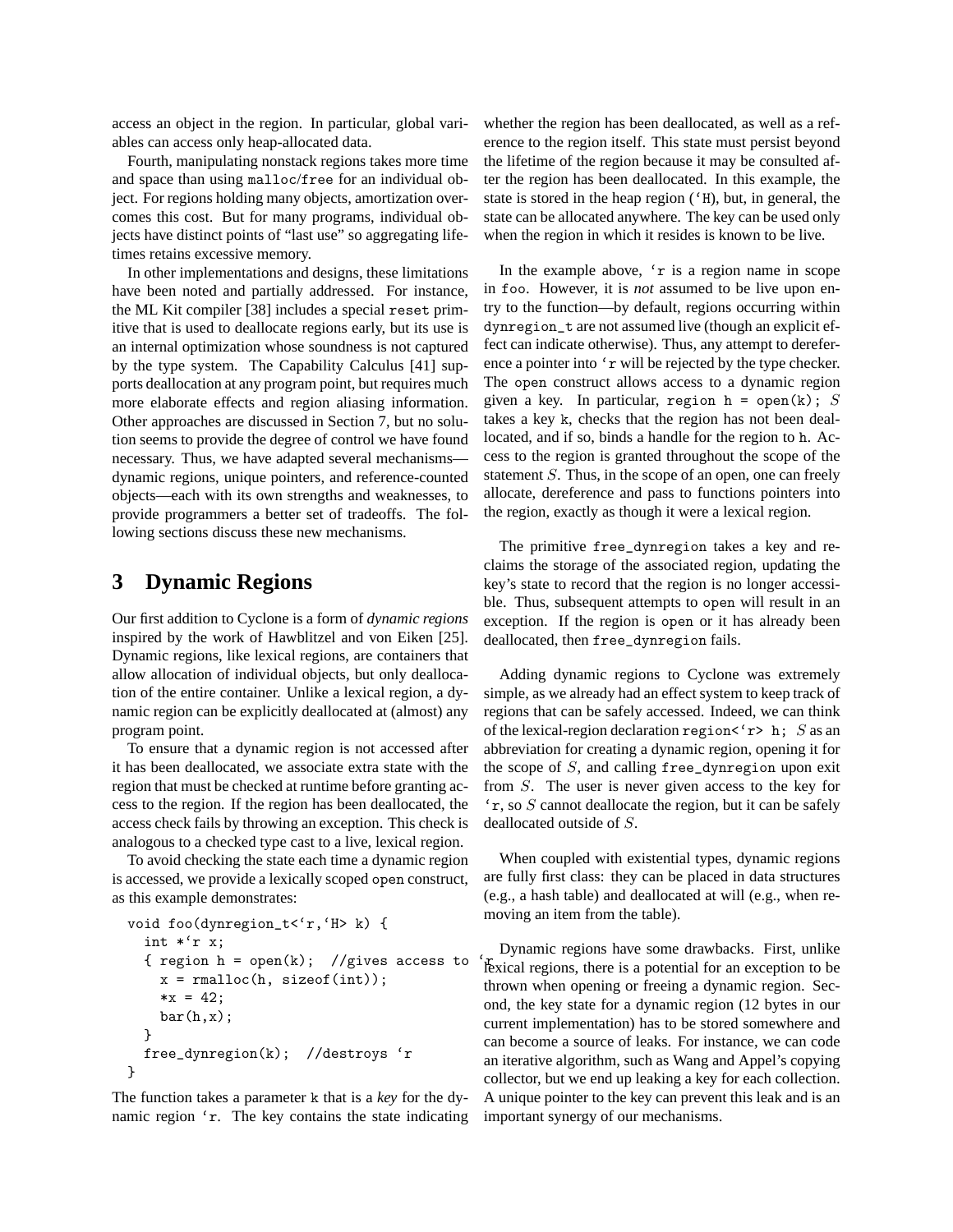### **4 Unique Pointers**

Lexical and dynamic regions are not efficient memory management mechanisms for small sets of objects, or for sets of objects that need to be deallocated at widely varying times. Cyclone's *unique pointers* address these situations by providing for the safe and efficient deallocation of individual objects using free.

In the presence of aliases, free can lead to unsafe programs. In particular, calling free(x) may deallocate an object referred to by another variable y, introducing a dangling pointer. By limiting use of free to uniqueunaliased—pointers, we avoid the problem.

Like a dynamic region, the object that a unique pointer points to can be deallocated at will. Unlike a dynamic region, there is no run-time state to ensure that subsequent accesses are prevented. Instead, we rely on a conventional flow analysis to ensure that an object is never accessed once it has been deallocated. The analysis is greatly simplified by disallowing copies of unique pointers. More properly, at any program point, there is at most one (usable) copy of a value assigned a unique-pointer type. If that pointer's object is freed, then we need not worry about preventing access through an alias.

The idea of using unique pointers is derived from linear and affine type systems, and has been suggested in many other settings (see Section 7). However, we found that a conventional approach to linearity was far too restrictive. In particular, a conventional linear type system prohibits placing linear objects inside nonlinear objects. Furthermore, a conventional linear type system forces the user to follow awkward coding idioms. For instance, to calculate the length of a list, the list must be torn apart and reconstructed. Finally, the introduction of linearity complicates type abstraction (i.e., polymorphism) since we must distinguish linear and nonlinear types. In turn, it becomes difficult to write reusable libraries.

Our design extends conventional approaches to linearity in three key respects:

- 1. We allow unique pointers to be embedded within shared objects, and provide an atomic swap operator that lets them be accessed safely.
- 2. We provide support for temporarily treating a collection of unique pointers as if they were pointers into a lexical region. Hence we can reuse code for "reader" functions (e.g., calculating a list's length) without using awkward coding idioms.
- 3. We provide additional polymorphism to let us abstract over types that can contain unique pointers or nonunique pointers.

The following sections discuss these aspects of our design.

#### **4.1 Simple Unique Pointers**

A unique pointer can be created by calling malloc and destroyed by calling free. To distinguish unique pointers from pointers into a lexical or dynamic region, we use types of the form  $\tau *$ 'U. Here, 'U is a distinguished region name that indicates uniqueness. Semantically, we think of  $\tau$  \*'U as an abbreviation for  $(\nu^r r, \tau^r r)$  where we interpret the binding  $\nu$ 'r as meaning "there exists a fresh region 'r." In other words, each unique pointer is conceptually a reference into a region that contains a single object, and that region is distinct from any other region.

As a simple example, we can write:

```
struct point { int x; int y; } *'U p;
p = malloc(sizeof(struct point));
p->x = 1;p - y = 2;...
free(p);
```
This code declares p to be a unique pointer to a point, allocates storage for the point, initializes its components, and ultimately frees it.

An intraprocedural, flow-sensitive, path-insensitive analysis guarantees that variables and components of data structures are *defined* before they are used. The analysis is a largely straightforward abstract interpretation that operates over a heap abstraction that includes must pointsto information. (The details of the analysis are described in Grossman's dissertation [20].) The important point for this paper is that a unique pointer can become *consumed* (e.g., by passing it to free), in which case the analysis signals an error if there is a subsequent attempt to use it. We chose an intraprocedural analysis to ensure that typechecking remains modular, and a path-insensitive analysis to ensure scalability.

To simplify the analysis further, we ensure that there is at most one usable copy of a unique pointer value by treating copies as destructive. For instance, if p is a unique pointer variable, and we assign its value to q, then in the continuation, p is considered to be consumed. This ensures that if we call free on q, the deallocated object cannot be accessed through the alias p. At run-time, we do not actually destroy the reference in p. Reading through a unique pointer (e.g.,  $\ast p$  or  $p\rightarrow x$ ) does not consume it.

By default, the analysis considers unique pointers passed to function calls as consumed, expecting the callee to deallocate the value, return it to the caller, or place it in a data structure. This treatment can be overridden with an explicit noconsume attribute on the function's prototype. If present, the caller is ensured that the value is still defined upon return, and the callee cannot consume the value.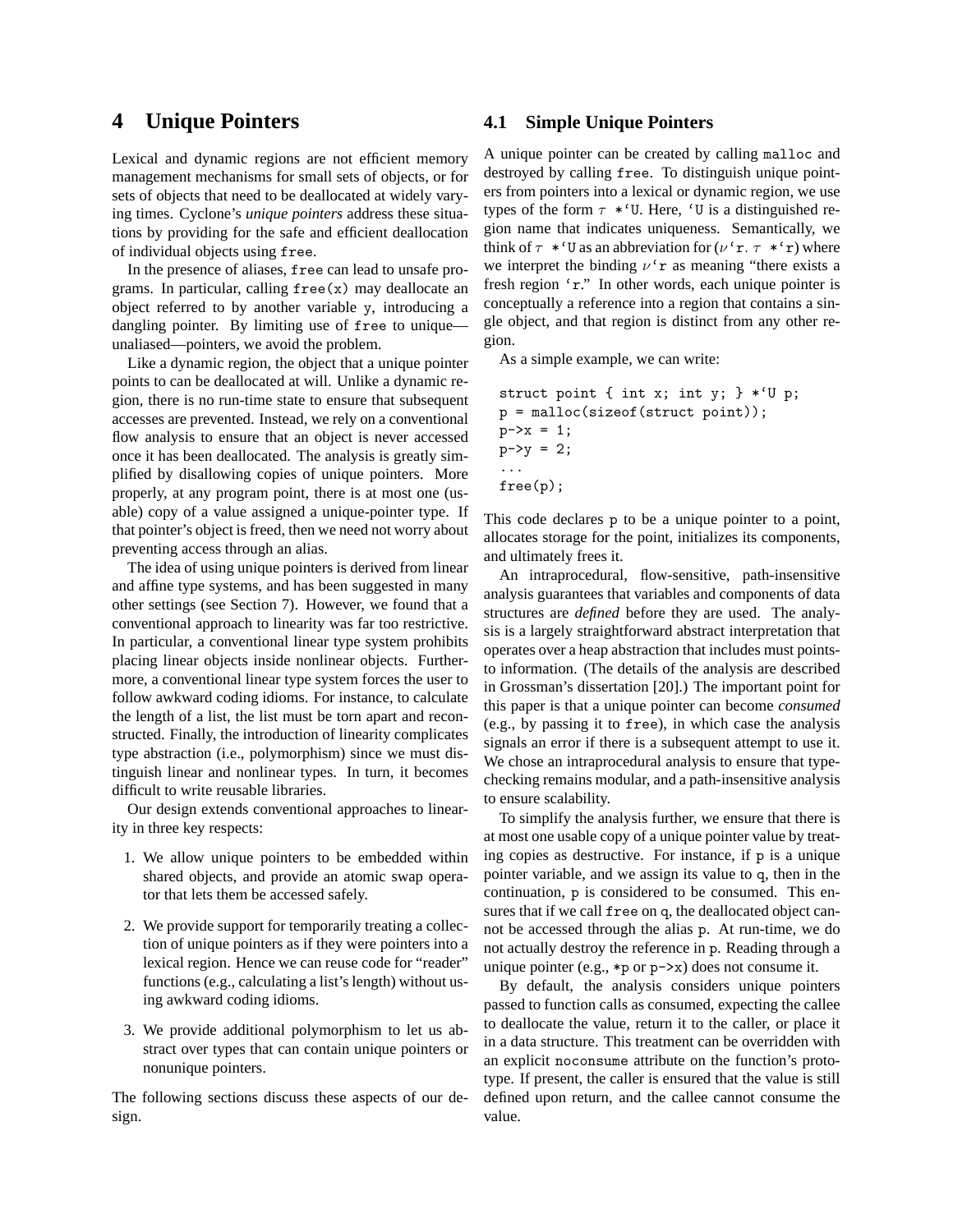At join points in the control-flow graph, our analysis conservatively considers a value consumed if there is an incoming path on which it is consumed. For instance, if p is a defined unique pointer and we write:

```
if (rand()) free(p);
```
then in the continuation, the analysis treats p as being consumed. Unfortunately, this can lead to leaks, so we issue a warning in this situation (and a few others such as overwriting a defined unique pointer). We could generate an error instead, but we have found that this results in too many type errors, primarily because of exception handlers. These handlers typically have a large number of incoming control-flow edges (at least one for each function call within the scope of the handler) and it is almost never the case that the same unique pointers have been consumed on every edge.

A few other details are necessary to ensure the system is sound. First, we must prevent pointer arithmetic or expressions like &p->y when p is a unique pointer because free expects a pointer to the beginning of the object. Second, polymorphism must be treated with some care, as we discuss in Section 4.3.

Finally, we must ensure that copies of unique pointers are made only along *unique paths*. A unique path u has the form

 $u : := x \mid u \cdot m \mid u \rightarrow m \mid *u$ 

where  $x$  is a local variable, and  $u$  is a unique pointer. To appreciate the unique-path restriction, consider this incorrect code:

```
int f(int *'U *'r x) {
  int *^{\prime}U *^{\prime}r y = x; //x and y alias
  int *^{\prime}U z = *y;
  free(z);
  return **x; //accesses freed storage!
}
```
Here, x is a pointer into a conventional region 'r and thus its value can be freely copied into y. We then extract a unique pointer from the contents of y and free it. Then we attempt to access the deallocated storage through x.

In most languages based on linear types, this problem is avoided by requiring that linear objects cannot be placed in nonlinear containers. Our approach is similar, except that we forbid copying of a unique value unless the path to the value is unique. In the example above, the attempt to initialize z with \*y is a compile-time error.

#### **4.2 Unique Pointers in Shared Data**

With no additional access mechanism, the unique-path restriction prevents using a unique pointer that is placed within a shared object, which is too restrictive. For instance, we could never use a unique pointer stored in a

global variable. To overcome this limitation, we provide an atomic *swap* operation, written  $e_1 :=: e_2$ . The addition of swap was inspired by Baker's work on a linear variant of LISP [6]. In Cyclone, swap can be performed on any pair of (left-hand-side) expressions of unique-pointer type, including paths that go through nonunique pointers. It is roughly equivalent to, "temp =  $e_1$ ;  $e_1$  =  $e_2$ ;  $e_2$ temp;" The intuition behind the soundness of swap is that it preserves our crucial invariant: at any program point there is at most one usable copy of a unique pointer value. This idea is formalized in our work on linearly typed assembly language [14] and can also be justified with formalisms such as alias types [37].

Here is a simple example of the utility of swap:

```
int *^{\prime}U g = NULL;
void init(int x) {
  int *'U temp = malloc(sizeof(int));
  *temp = x;g :=: \text{temp};if (temp != NULL) free(temp);
}
```
Here, g is a global variable that holds a unique pointer to an int. The init routine creates the unique pointer and stores it in a temporary variable. Then, the value of the temporary is swapped for the value of g. After the swap, if temp is not NULL, then we free the pointer. It is easy to verify that at any program point, there is at most one usable copy of any unique value. Furthermore, since the swap is atomic, this property holds even if multiple threads were to execute init concurrently.

Our atomic swap operator makes it possible to build a set of protocols for shared, concurrent objects without losing the advantages of local reasoning afforded by unique pointers. An obvious extension is to provide a form of compare-and-swap so that we could build arbitrary waitfree structures [28].

## **4.3 Polymorphism**

Cyclone supports polymorphism, which is crucial for writing reusable library functions. With some care, Cyclone's polymorphism can be extended to handle unique pointers. The following function illustrates some of the difficulties. It takes a (nonempty) list and turns it into a circular list:

```
typedef
  struct List<'a,'r> *'r list_t<'a,'r>;
list_t<'a,'r> cycle(list_t<'a,'r> x) {
 list_t<'a,'r> res = x;
 while (x->t1 != NULL) x = x->t1;
 x->tl = res;
 return res;
}
```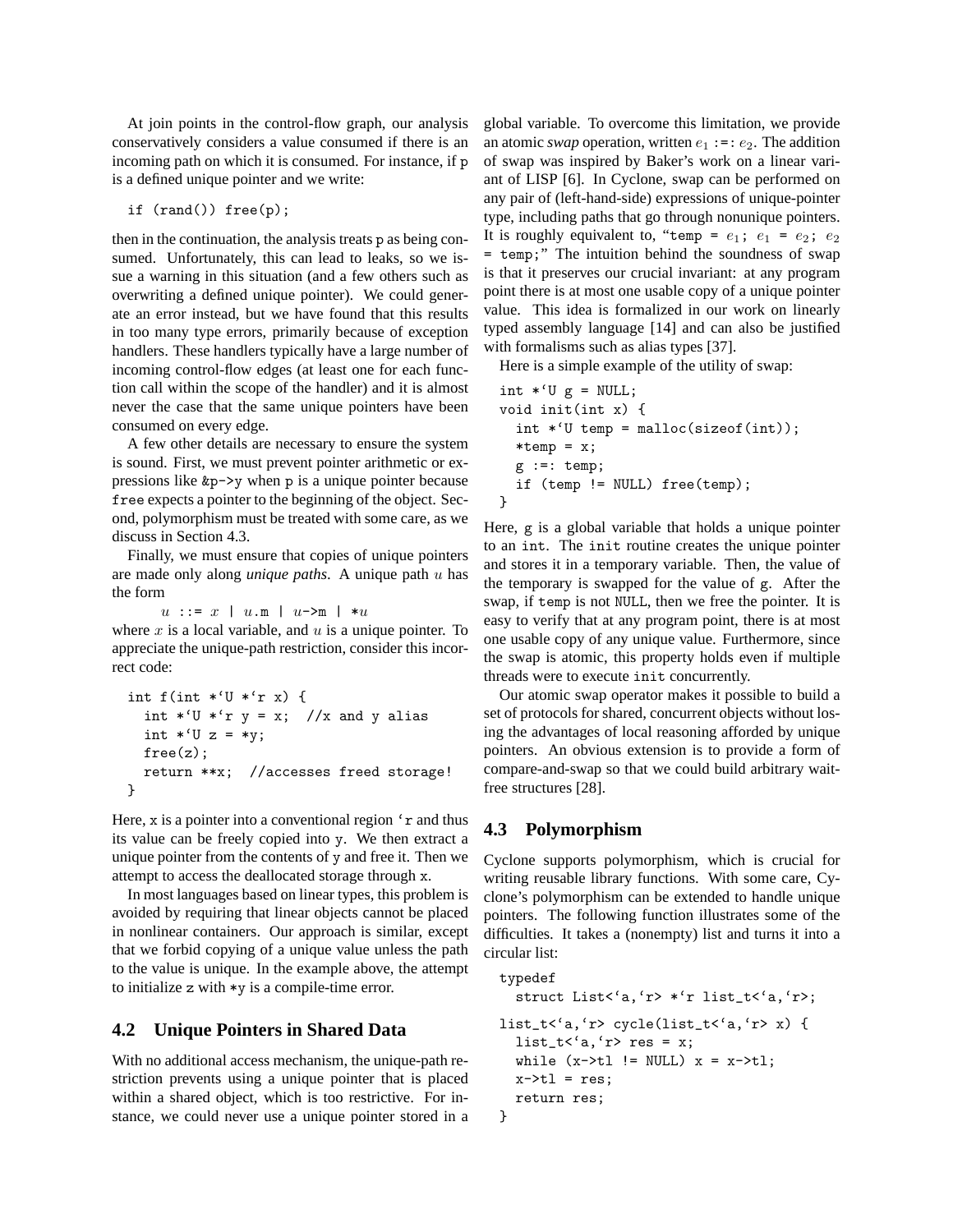The full type of the function might informally be written

$$
\forall 'a::BT, 'r::R.list_t< 'a, 'r> \rightarrow list_t< 'a, 'r>
$$

where 'a ranges over boxed types, indicated by the kind BT, and 'r ranges over regions, indicated by the kind R.

Circular lists clearly violate our uniqueness invariant, so, we do not expect cycle to work on lists allocated in 'U. Indeed, if we instantiate 'r with 'U, the body of the function does not typecheck, because x becomes consumed at the assignment to res, so it cannot be used in the while loop. To prevent this, we make a distinction between 'U and other regions: we make R the kind of nonunique regions, and we have a separate, incompatible kind UR for 'U.

A different problem arises if we attempt to instantiate a type variable with a unique-pointer type. Consider:

```
'a hd(list_t<'a,'r> x) { return x->hd; }
```
If we instantiate 'a with  $int$  \*'U, the code does not type check because we access a unique pointer via a nonunique path. To avoid this problem, we introduce a kind distinction between unique pointer types (UBT) and other boxed types.

These distinctions are sufficient to make our polymorphism safe, but they do not help us as much as we would like. For example, the length function of Section 2 applies only to lists of elements that are not unique pointers. We can write a version for lists of unique pointers just by changing the kind of the element type to UBT, but that version would not work on lists with nonunique elements.

To address this, we further augment the kind system by adding "top" elements to type and region kinds. The kind TopR ranges over unique and non-unique regions, and the kind TopBT ranges over all boxed types, resulting in a natural sub-kinding lattice for both regions and types:



The top kinds are restricted by all of the constraints imposed by their subkinds. For instance, a value of type 'a::TopBT cannot be freely duplicated, must be accessed via unique paths or a swap, and cannot be freed. We note that kinds and sub-kinding were already necessary in Cyclone to distinguish types from regions, and boxed types from other types. Fortunately, default kinds and kind inference minimize the programmer's burden.

Top kinds make it possible to write functions that are polymorphic over uniqueness. For instance, the following function destructively reverses lists:

```
list_t<'a::TopBT,'r::TopR>
  imp_rev(list_t<'a,'r> x) {
    if (x == NULL) return NULL;
    list_t<'a,'r> y = NULL;x->tl :=: y;
    while (y \neq WULL) {
      list_t<'a,'r> temp = NULL;
      temp :=: y \rightarrow t1;y->tl = x;
      x = y;y = temp;}
    return x;
  }
```
Careful examination shows that the code is well-typed, regardless of the boxed type we use to instantiate 'a or the kind of region we use for 'r.

Unfortunately, the restrictions imposed by the top kinds prevent us from writing many useful polymorphic functions. For example, many functions need to alias their arguments internally, in a way that is not visible to the caller. It should be safe to call such a function with a unique pointer, but this will not be permitted by the kind discipline we have described. The next section gives a solution to this problem.

#### **4.4 Temporary Aliasing**

Programmers often write code that aliases values temporarily, e.g., by storing pointers in loop iterator variables or by passing them to functions. Even with noconsume, such reasonable uses would be severely hampered by the system presented thus far. To address this problem, we introduce a primitive called alias that permits temporary aliasing of a unique pointer for the duration of a statement block, provided that no aliases are live when the block completes. This primitive resembles and extends Walker and Watkins' let! [43], the unpack primitive of alias types [37], and Clarke's notion of borrowing [15]. Here is a contrived example:

```
void inc(int *'r1 cell) {
  int *'r1 t = cell;
  print_cell(t);
  *cell = *t + 1;}
void g() {
  int *'U xptr = malloc(sizeof(int));
  *xptr = 3;
   { alias \langle 'r2 \rangle int * 'r2 temp = xptr;
     inc(temp);
   }
   free(xptr);
}
```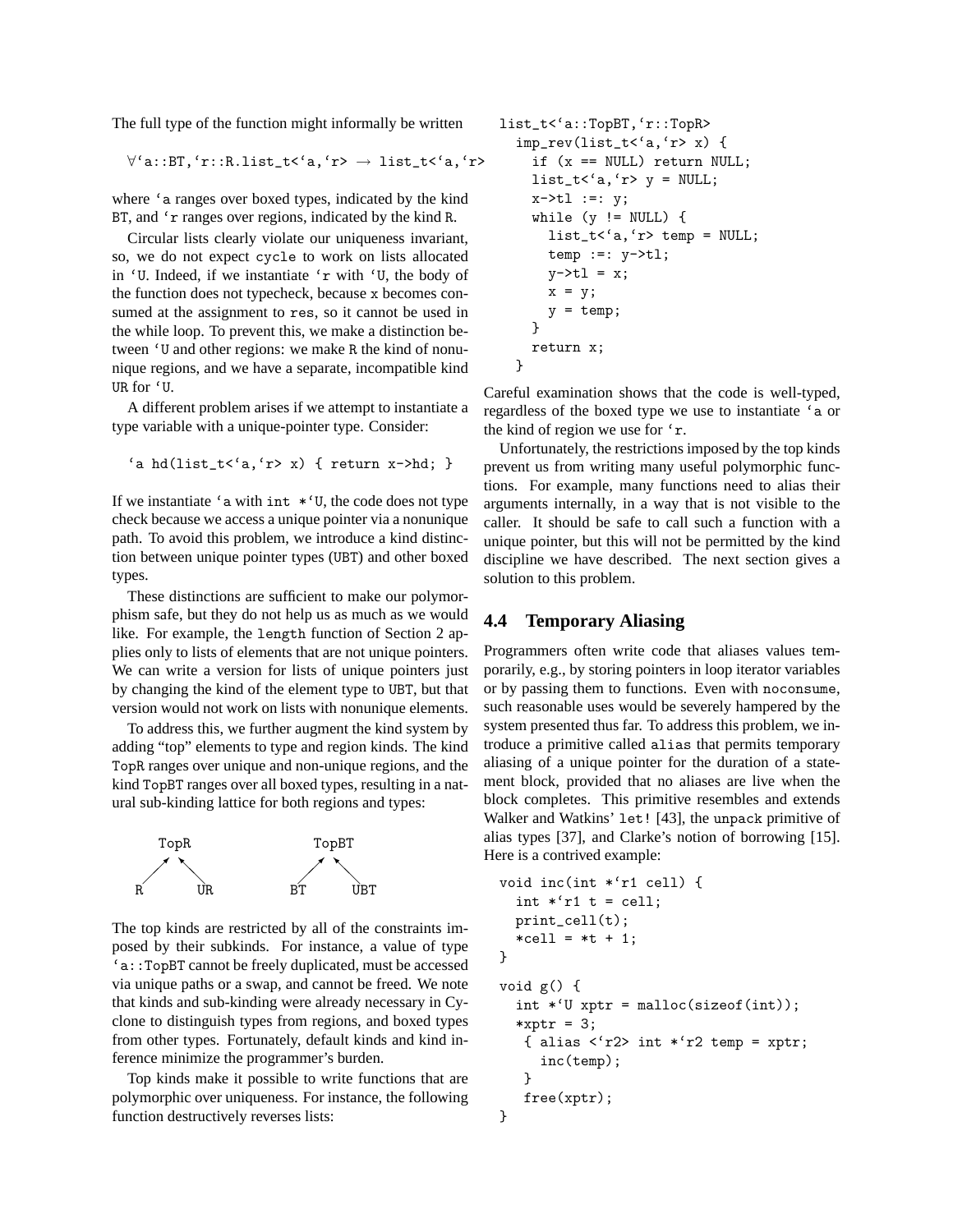Imagine that inc is an existing, widely-used library function that was not written with the constraints of uniqueness in mind. In this simple example, it copies its pointer argument (using both copies) and passes its pointer argument off to another function (print\_cell). Thus, inc would not be well-typed if we replaced 'r1 with 'U, so 'r1 is restricted to nonunique regions (kind R).

The function g creates a unique pointer xptr that it wishes to pass to inc. It does so by using an alias declaration to (a) introduce a fresh region variable 'r2 of kind R and (b) introduce an alias for xptr in the locallybound variable temp. The temp alias is assigned the type int \*'r2 and can thus be passed to inc and freely copied. The original unique pointer, xptr, is considered consumed for the duration of the block. Thus, it is impossible for the value to be freed during the execution of the declaration's block. At the end of the alias block, any copies of the unique pointer become unusable, since 'r2 goes out of scope. This allows us to once again treat xptr as if it is a unique pointer so that we can, for instance, pass it to free.

In short, alias lets us temporarily treat a unique pointer as if it were a pointer into a conventional region, without losing the ability to recycle the storage later. Throughout the scope of the alias, we can make copies of a pointer, place it in conventional (shared) data structures, etc. The fresh region name, 'r2, ensures that no (usable) copies escape the scope of the construct.

Viewed from another perspective, the flow analysis and type system are preventing the unique pointer from being deallocated, at least temporarily. Thus, if we introduce a lexically scoped region 'r2, the unique pointer will always *outlive* 'r2. Thus, it is safe to treat  $\tau$  \*'U as a subtype of  $\tau$  \*'r2. Indeed, it is sound to extend this subtyping relation *through read-only type constructors*, so that we can treat an indeterminate number of unique pointers as if they were references into 'r2.

For example, consider the following definitions:

```
struct CList<'a,'r> { // read-only lists
  'a hd;
   struct CList<'a,'r> *const 'r tl;
};
typedef struct CList<'a,'r>*const 'r
  clist_t<'a,'r>;
int clength(clist_t<'a,'r::R> x);
int ulength(list_t<'a,'U> x)
  _{\text{1}^{\text{}}\text{-}n} consume (1) _{\text{1}} {
  int res;
  { alias<'r2> clist_t<'a,'r2> t =
         (clist_t < 'a, 'U>)x;res = \text{clength}(t);
  }
  return res;
}
```
The clist\_t constructor is the same as list\_t except that the list spine must be read-only. The clength function takes a read-only list where each cons cell is, as far as the function is concerned, allocated in a nonunique region 'r. Through conventional subtyping, it is possible to pass a list\_t, allocated in some nonunique region to clength. That is, list\_t<'a,'r> is a subtype of clist\_t<'a, 'r> for any type 'a and any region 'r.

However, it is also possible to pass a unique list\_t to clength as shown by the function ulength. In that function, we first coerce the value x to a read-only list. We then bind it with the alias construct to a temporary that allows us to promote the clist\_t< $\check{a}$ ,  $\check{U}$  value to a clist\_t<'a,'r2> value. We then pass the 'r2 version to clength. At the end of the function, we are ensured that x is not consumed which is required due to the noconsume attribute. In turn, this ensures that the caller can continue to use, and ultimately free, the list.

What is the intuition behind the soundness of such a "deep" alias? It is clear that region scoping prevents any copies of the pointers from escaping. By assigning these tail pointers nonunique pointer types, we are preventing some function from deallocating one of the cells throughout the call to length. Furthermore, because we have a unique root for the data structure (i.e., exclusive ownership), there can be no other way to get to these values and free them.

It may seem that the read-only requirement is too strong, but the counterexample below shows its necessity. In the example, we overwrite one of the unique pointers with another to create a circular list by taking advantage of alias. The type-checker would not reject the assignment since we have temporarily given all the unique pointers the same type (a list pointer into region 'r). But on exit from the alias, we free what the tail of the list points to, namely the list itself. We then attempt to access the deallocated storage. To prevent this problem, we must therefore restrict deep aliasing to read-only paths. This is not surprising as deep subtyping, in general, is restricted in the same fashion.

```
'a foo(list_t<'a,'U> x) {
  { alias<'r>>\forall list_t<'a,'r> temp = x;
    temp->tl = temp; //bad: creates cycle!
  }
  list_t<'a,'U> tail = x->tl;
  free(tail);
  return x->hd;
}
```
For improved programmer convenience, the Cyclone typechecker optimistically inserts alias blocks around function-call arguments that are unique pointers when the formal-parameter type is polymorphic in the pointer's region. If this modified call does not type-check, we re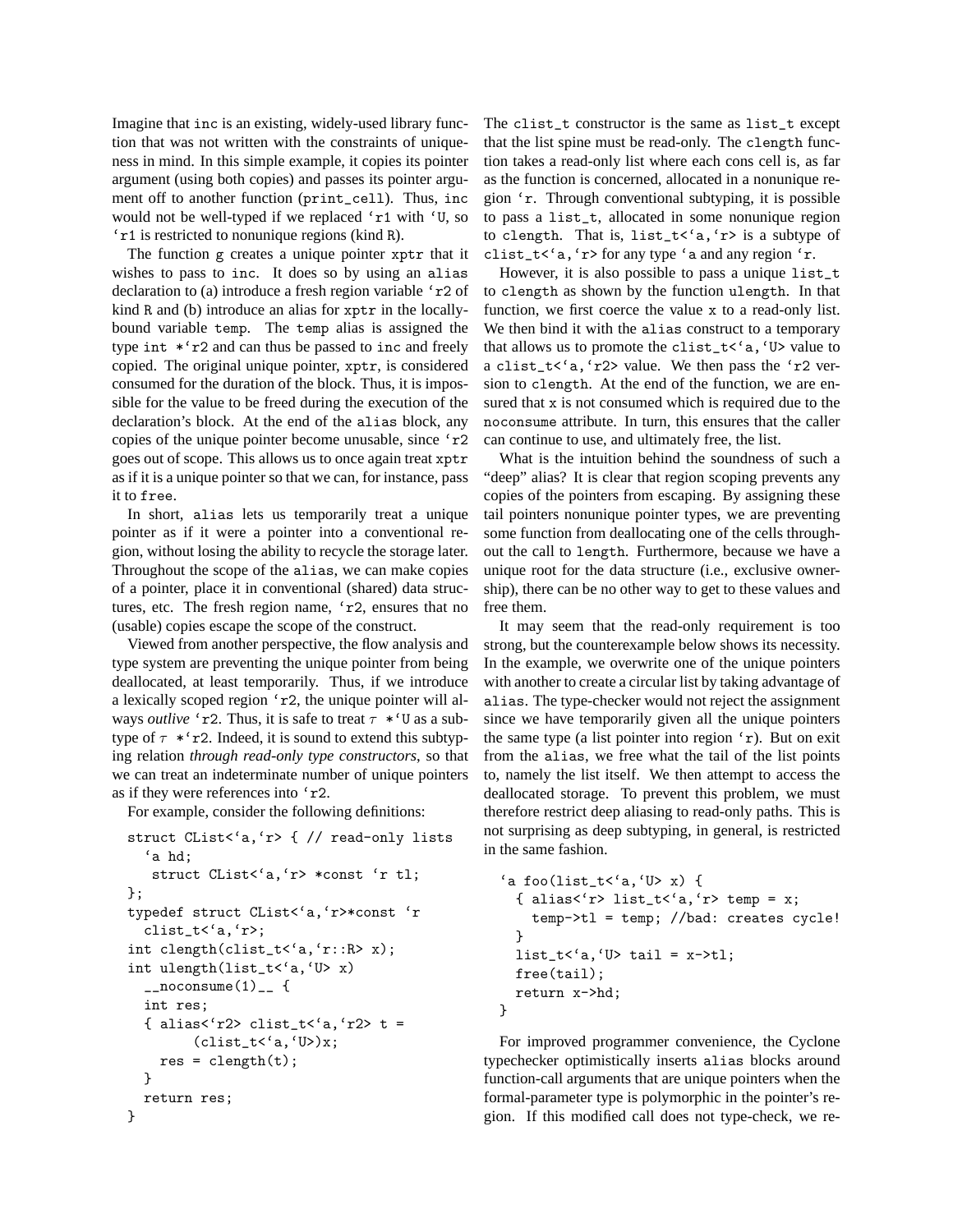move the inserted alias. For example, one can rewrite the ulength function from the previous section as simply:

```
int ulength(list_t<'a,'U> x)
  _{2}noconsume(1)_{-} {
  return clength(x);
}
```
This backtracking scheme is much like Aiken et al.'s approach for inferring uses of a similar confine construct [3].

We have not yet proven the soundness of our alias construct, though we are confident that it is true. As mentioned previously, the shallow version of alias can be seen as a version of Walker and Watkins' let!. However, we have left the soundness of deep alias to future work.

## **5 Reference-Counted Objects**

Reference counting is often used to track the lifetimes of shared objects in systems applications; for example, it is used in both COM and in the Linux kernel. Cyclone supports a form of reference counting that builds on unique pointers. This has two great advantages: First, we introduce almost no new language features, rather only some simple run-time support. Second, the hard work that went into ensuring that unique pointers coexisted with conventional regions is automatically inherited for referencecounted objects.

We define a new *reference-counted region* 'RC, whose objects, when allocated, are prepended with a hidden reference-count field. As with unique pointers, the flow analysis prevents the user from making implicit aliases. Instead, 'RC pointers must be copied *explicitly* by calling alias\_refptr, which has type:

```
'a *'RC alias_refptr('a *'RC)
                  _{\text{10}} = _{\text{20}} = _{\text{20}} = _{\text{20}} = _{\text{20}} = _{\text{20}} = _{\text{20}} = _{\text{20}} = _{\text{21}} = _{\text{22}} = _{\text{22}} = _{\text{23}} = _{\text{24}} = _{\text{25}} = _{\text{26}} = _{\text{27}} = _{\text{28}} = _{\text{29}} = _{\text{
```
Calling alias\_refptr creates an alias and increases the reference count of the underlying object. The noconsume attribute specifies that the caller can still use the original pointer, as well as the newly returned pointer. In essence, they are both explicit capabilities for the same object.

A reference-counted pointer is destroyed by a call to:

```
void drop_refptr('a *'RC);
```
This consumes the given pointer and decrements the object's reference count; if the count becomes zero, the memory is freed. As with unique pointers, the flow analysis warns when an 'RC pointer is potentially "lost" at a control-flow join point. This helps ensure that we do not forget to decrement the counter on some path. Most importantly, we guarantee a pointer is not prematurely freed due to a mismanaged count.

We assign 'RC the kind TopR. Thus pointers into it are treated the same as unique pointers, except they cannot form part of a unique path, and cannot be passed to free. Thus, a function such as imp\_rev (Section 4.3) that abstracts over TopR can be passed a reference-counted object.

### **6 Programming Experience**

Cyclone has been used for several projects where safety is important and designers felt garbage collection was inappropriate [34, 33, 10]. We have used the language to build the Cyclone compiler, and a large collection of libraries and tools. In this section, we describe our overall assessment of Cyclone's memory-management support, followed by more detailed experiences with an eventbased web server and in an overlay network for streaming data [29]. We also present performance results demonstrating the ability to control memory consumption from within our language.

#### **6.1 Overall Experience**

Not surprisingly, code that does only heap allocation and relies upon garbage collection is the easiest to write and maintain. On the other hand, we generally found that we could improve performance and/or space overheads by judicious application of the other options.

Stack and lexical region allocation are relatively easy to use, due to the local region inference, the carefully chosen default effects, and the fact that we developed most of our libraries with region allocation in mind. For instance, the string, standard I/O, list, and hashtable libraries all expect region-allocated data. There are annoying aspects, such as having to parameterize type definitions by a suitable number of regions, and having to pass region handles to the right functions. Support for nested functions (i.e., closures) would ease the latter considerably.

Dynamic regions are as easy to use as lexical regions, and sometimes easier. For instance, dynamic region keys can be placed in global variables that hold cached results, such as lexemes in our compiler.

Our initial design for unique pointers had no support for alias or placing unique pointers in shared objects. We quickly found this design unusable. When we added support for these features, coding become easier, though still somewhat tedious. With the addition of our primitive alias inference, writing code became *much* easier.

Nonetheless, room for improvement remains. For instance, our alias inference is restricted to function call contexts. In MediaNet, inference discovers 71% of the 66 needed alias statements. Of the ones that remain, the majority are due to the need to perform pointer arithmetic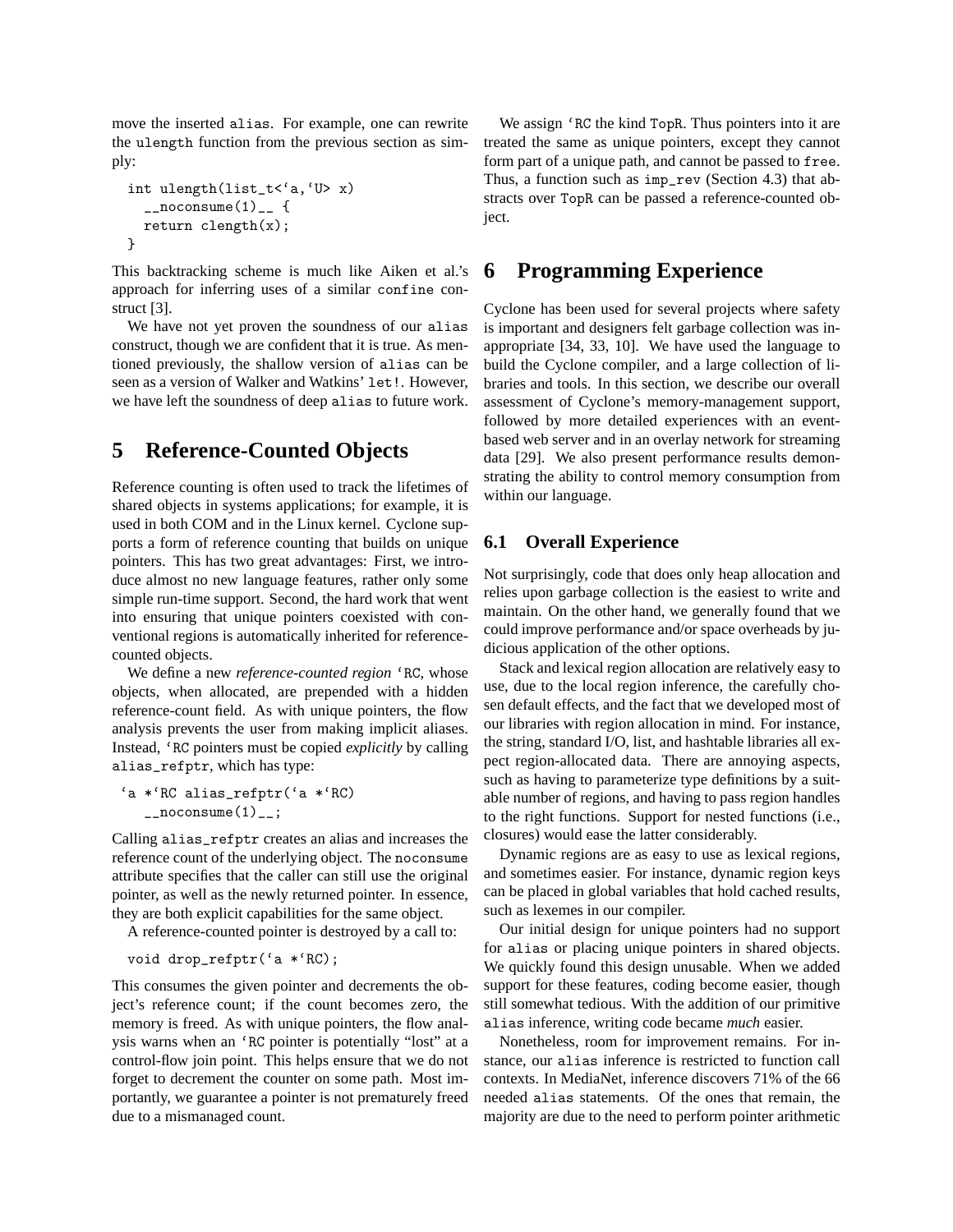on or take the address of unique pointers. A more general constraint-based inference could discover these and other uses. Similarly, support for a restrict mechanism in the style of Aiken et al. [3] might help eliminate the need for swapping, at least for single-threaded code.

#### **6.2 Web Server**

We built a simple, space-conscious web server to demonstrate how unique pointers give Cyclone programmers fine-grained control over memory use. The web server allocates its objects either statically, on the stack, or with unique pointers. Consequently, it does not need a garbage collector at all, and we linked it with the Lea allocator [30] instead.

The server is single threaded, and supports concurrent connections using non-blocking I/O and an event library in the style of libasync [31] and libevent [35]. After opening a socket to listen for HTTP connections, the server enters an event loop that dispatches ready file descriptors or signals to callbacks registered by the server. A callback is implemented as a closure consisting of a pointer to a function and an environment that is passed to the function when it is called. Because concurrent HTTP connections overlap in a non-nested fashion, we used unique pointers to implement closures and environments, rather than using our lexical region constructs.

Our callbacks are implemented with Cyclone structs:

```
struct CB { <'a::TopBT>: regions('a) > 'H
  void (*f)(int,short,'a);
  'a env;
};
```
Here, 'a is an existentially-bound type variable that represents the type of the environment, and f is a function pointer that expects the environment env of type 'a to be passed as its third argument. The first argument of f will be the ready file descriptor or signal, and the second argument tells the function whether the first argument is a descriptor ready for reading, a descriptor ready for writing, or a signal. The environment type 'a is declared with kind TopBT, which is the kind of boxed types that are potentially unique pointers. (The outlives constraint "regions ('a)  $>$  'H" is necessary in practice as described in our previous work [22], but for simplicity, we ignore it here.) In our web server, environments are either integers or unique pointers to compound objects. When the environment is a unique pointer, our convention is that the callback itself is responsible for freeing the environment if necessary.

File-descriptor callbacks are registered with the fdcb function, which has the following type:

```
void fdcb(int fd, short ev,
          struct CB *'U cb);
```


Figure 1: Memory use of the web server with up to 40 concurrent clients

For example, fdcb(5,EV\_READ,cb) registers a callback that waits for input (indicated by the constant EV\_READ) on file descriptor 5. Here cb is a unique pointer to a callback structure that the caller must allocate. The callback structure is freed by the event loop when the callback is invoked.

Our web server is optimized for space usage. When a file is requested by a client, the server allocates a small buffer and uses the buffer to read the file and send it to the client in chunks. We used a 1KB buffer size for our measurements, but of course the size is configurable. Figure 1 demonstrates the tight control over memory that we achieved, by tracking the memory use of the web server under a sustained load with a maximum of 40 concurrent connections. The x-axis plots CPU time in terms of clock ticks (as determined by the clock() system call), while the y-axis plots memory consumed. We also plot the total space reserved by the allocator (i.e., acquired from the operating system). Our profiler confirms that all dynamic memory is stored in the unique region, which occupies at most 40KB or so (1KB per 40 connections) of the total reserved memory of 44KB. The server thus makes very efficient use of heap memory, with little fragmentation. And, of course, there are no pauses introduced by garbage collection.

#### **6.3 MediaNet**

MediaNet is an overlay network for performing on-line, adaptive scheduling for packet streams with user-specified resource constraints [29]. Each node in the network runs a local server, implemented in Cyclone, that communicates with the other servers to deliver and adaptively transform streaming data. Each local server behaves according to a configuration program called a *Continuous Media Network* (CMN). This is simply a directed acyclic graph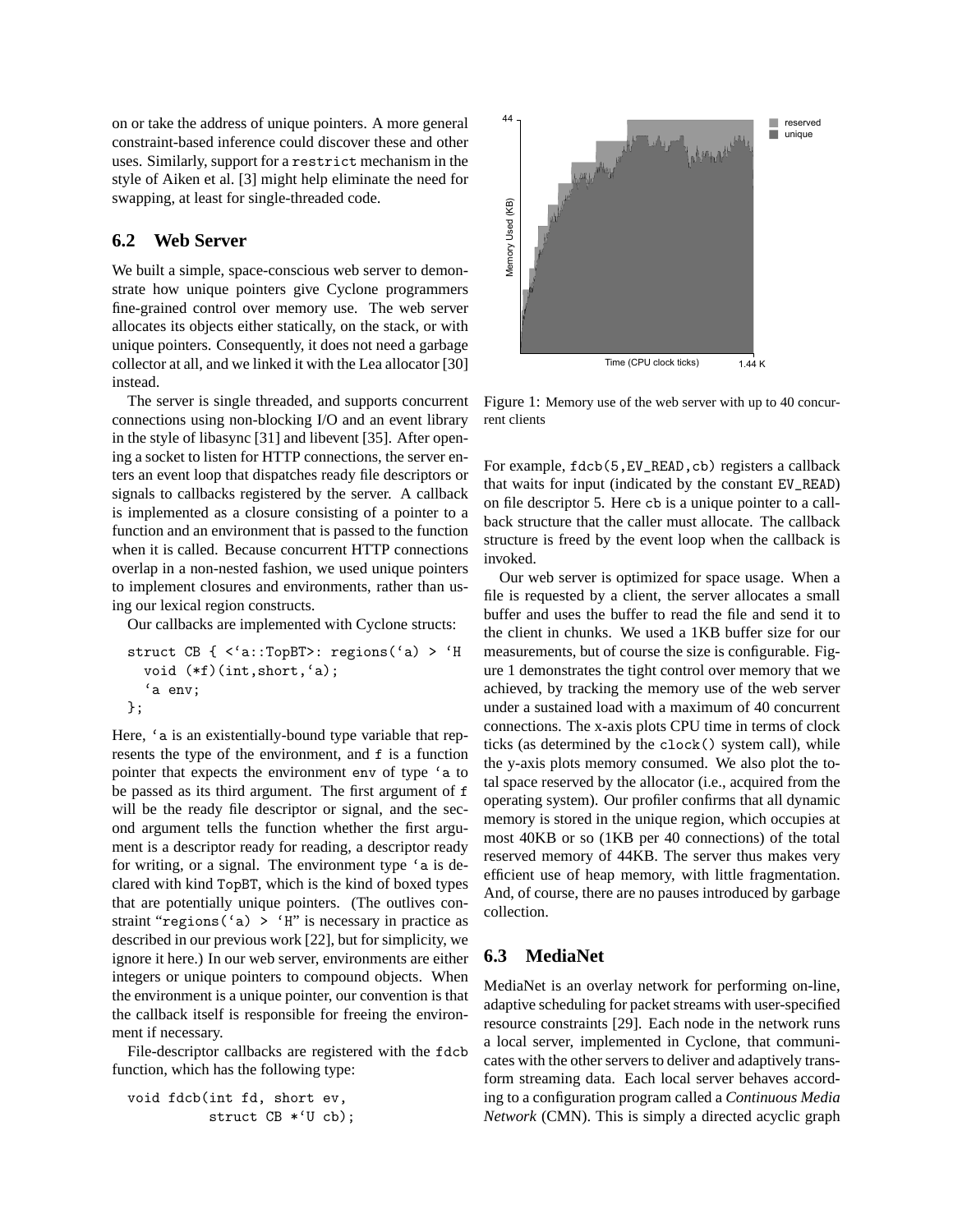(DAG) of *operations*, where each operation works on the data as it passes through. As network conditions change, a global scheduler may reconfigure local schedulers to implement better-performing CMNs. On each local scheduler, the new CMN will begin to run alongside the old one, until all old data has been delivered and the old CMN can be removed.

In the local-scheduler implementation, we allocate CMNs in dynamic regions; the currently-active CMN is in the *current* region, while the new CMN, present only during reconfiguration, is in the *new* region. After reconfiguration, the *current* region can be freed, and the *new* region becomes *current*. Regions work well for CMNs because all the relevant data is allocated and logically deleted at the same time. Dynamic regions are necessary because the lifetimes of the current and new CMNs overlap, but are not nested. (DAO) of operations, where each operation works on the<br>
delain streaments with the each operator in the streament were interestinguished some underlying linear term compligate the buffer and scheduler to the some underlyi

The packets sent between operations are implemented as a simpler variant of Linux's skbuffs, called *streambuffs*:

```
struct StreamBuff { <i::I>
  ... // three omitted header fields
 tag_t(i) numbufs;
 struct DataBuff<'RC> bufs[numbufs];
};
```
The packet data is stored in the array bufs. Note that bufs is not a pointer to an array, but is flattened directly within StreamBuff. Thus StreamBuff elements will vary in size, depending on the number of buffers in the array. The numbufs field holds the length of bufs. The notation  $\langle i: I \rangle$  introduces an existential type variable that has integer kind I, and is used by our type system to enforce the correspondence between the numbufs field and the length of the bufs array. *Databuffs* store packet data:

```
struct DataBuff<'r> {
  unsigned int ofs;
  char ?'r buf;
};
```
The buf field points to an array of the actual data. The ? notation designates a pointer to a dynamically-sized buffer, which is accompanied by bounds information to prevent overflow. The ofs field indicates an offset, in bytes, into the buf array. This offset is necessary when 'r is 'U or 'RC since pointer arithmetic is disallowed in those cases; the StreamBuff definition allocates buf in 'RC.

While databuffs are reference-counted, we allocate streambuffs uniquely, so they can be freed immediately after the corresponding data is sent. When multiple streambuffs must refer to portions of the same packet data, we clone them as shown in Figure 2. Here, three individ-



Figure 2: Pointer graph for three streambuffs

unique pointers have open arrowheads, while referencecounted ones are filled in. This situation could have arisen by (1) receiving a packet and storing its contents in  $A$ ; (2) creating a new buffer  $B$  that prepends a sequence number 1234 to the data of  $A$ ; and (3) stripping off the sequence number for later processing (assuming the sequence number's length is 4 bytes). Thus, C and A are equivalent. When we free a streambuff, we decrement the reference counts on its databuffs, so they will be freed as soon as possible.

An earlier version of MediaNet stored all packet data in the garbage-collected heap, and used essentially the same structures for packet data. One important difference was that databuffs contained an explicit refcnt field managed by the application to track aliasing. If an operation determined that no aliases to a packet's data existed, the data could be safely mutated, improving performance. Unfortunately, this approach yielded a number of hard-to-find bugs whose appearance depended on configuration, data format, and timing. The current version uses 'RC pointers instead of manual counts. This greatly reduces the possibility of mismanaging the count, and lets us free the data immediately after its last use.

#### **6.3.1 Performance**

Although moving streambuffs and databuffs to unique pointers and reference counting does not eliminate MediaNet's reliance on the garbage collector, it does significantly improve performance. In a simple experiment, we used the TTCP microbenchmark [32] to measure MediaNet's packet-forwarding throughput and memory use for varying packet sizes. We measured two configurations:

- *gc+free* is MediaNet built as described above, using the Boehm-Demers-Weiser (BDW) conservative garbage collector [9], version 6.2 $\alpha$ 4, for garbage collection and manual deallocation.
- *gc* is as above, but with streambuffs and databuffs stored in the garbage-collected heap.

For our experimental setup, we used three 1 GHz Pentium III's, each running Linux kernel 2.4.18 with 250 MB of RAM. The machines were directly connected in a line via gigabit Ethernet (using Intel Pro/1000 F cards), with the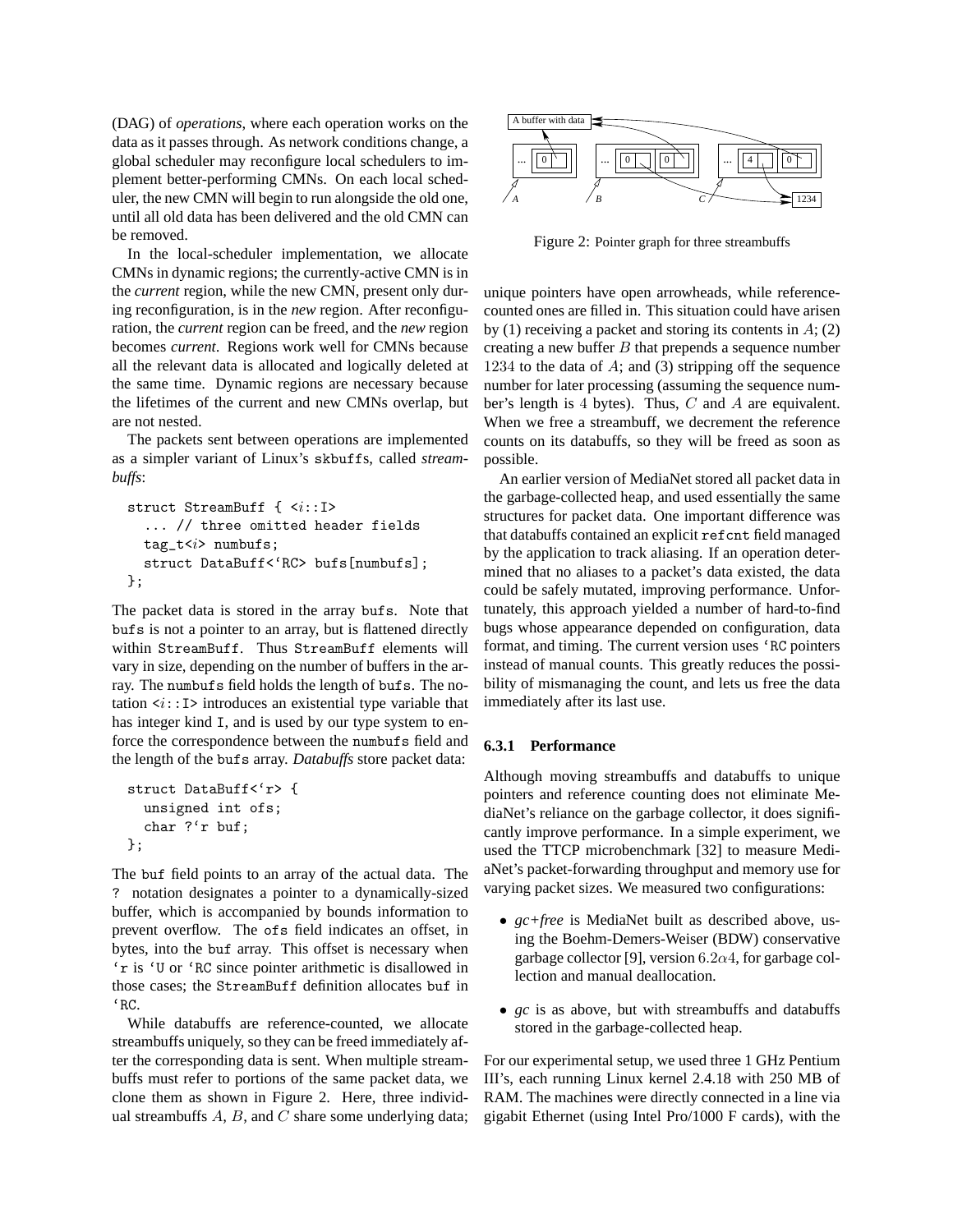

Figure 3: MediaNet throughput

middle machine acting as a router. The MediaNet server ran on this machine, and the TTCP sender and receiver ran on opposite ends.

Figure 3 plots the total throughput of MediaNet, in megabits per second, as a function of packet size (note the logarithmic scale). Each point is the median of 21 trials in which 5000 packets are transferred, with little variance: the semi-interquartile range<sup>2</sup> is typically less than 0.1% of the median. The two configurations perform roughly the same for smaller packet sizes, but *gc* starts to fall behind as packets become larger than 512 bytes. The largest gap is for 2 KB packets, where the *gc+free* case achieves 42% better throughput; at 32 KB packets the improvement is 21%.

Figure 4 illustrates the memory usage of each configuration for the experiment in which 5000 4 KB packets are transferred. This graph has the same format as the graph in Figure 1, but additionally shows the heap and reference-counted regions. Also, the reserved memory for the *gc+free* case is not shown.

The *gc* configuration exhibits a sawtooth pattern, where each peak roughly coincides with a garbage collection. Interestingly, the locations of the peaks also exhibit a sawtooth trend; the BDW collector often collects before all available memory is exhausted, and delays some work to reduce pause times. The large gap between the topmost peak and the amount of reserved data is evidently fragmentation. The *gc+free* configuration both uses and reserves far less memory (128 as opposed to 840 KB for reserved memory, and 8 as opposed to 420 KB of peak used memory) There is some initial data allocated in the heap that stays constant through the run, and the referencecounted and unique data (the small line at the bottom) never consume more than a single packet's worth of space, since each packet is freed before the next packet is read in.



Figure 4: MediaNet memory profile (4 KB packets)

For comparison, we also ran our experiment using the Lea allocator. It performed slightly better than *gc+free*, exhibiting slightly higher throughput, and reserving less memory (only 25 KB as opposed to 128 KB).

## **7 Related Work**

The ML Kit [38] implements Standard ML with regions. Whole-program analysis (type inference) assigns regions using a system that (like Cyclone) has LIFO regions as its backbone [39]. Extensions to avoid some LIFO restrictions include an analysis for late allocation and early deallocation of regions [2], integration with an accurate garbage collector [23], and a region reset analysis.

The RC language and compiler [19] provides language support for regions in C. Access control for regions is accomplished by dynamic reference counts instead of static type tests, though an analysis tends to eliminate much of the overhead. RC does not prevent dangling pointers to data not in regions, so there is no support for ensuring

 ${}^{2}\mathrm{The}$  semi-interquartile range is similar to the standard deviation, but is relevant when choosing the median as the single-point summarizer.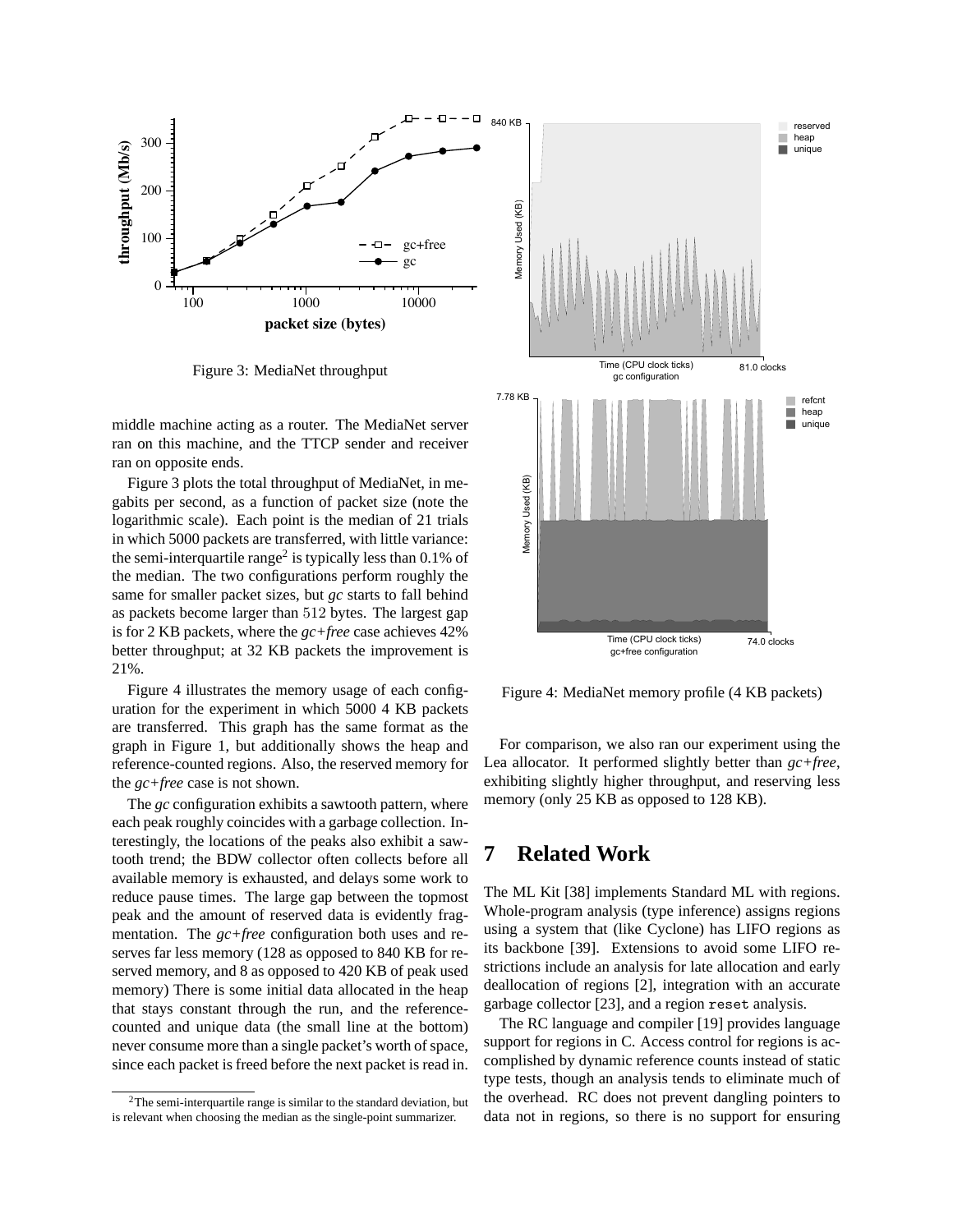conventional uses of malloc/free are safe.

Work by Bacon et al. [5] and Boyapati et al. [11] to prevent data races in Java uses unique pointers as one way to prevent two threads from simultaneously accessing the same object. These projects use special syntax for "destructive reads" (swapping in NULL). Boyapati et al. [12] have recently used a region-based type system for avoiding run-time errors in Real-Time Java [7] programs. Real-Time Java regions are like Cyclone's dynamic regions but have a more awkward semantics. A region is implicitly deallocated when no thread has it opened and a rather *ad hoc* "portal" field is NULL. Without portals, threads would have no way to share memory that did not outlive one of the threads. With unique pointers to dynamicregion keys, Cyclone programmers can encode portals.

Work on linear types [40], alias types [37, 42], capabilities [41], and linear regions [43, 27] provide important foundations for safe manual memory management on which we have built. In making these ideas convenient in a source language, we have needed interesting extensions like alias and reading through unique pointers without consuming them.

Vault [16, 17] is another project adapting work on regions and linearity to a source language. Unique pointers allow Vault to track sophisticated type states, including whether memory has been deallocated. To relax the uniqueness invariant, they use novel *adoption* and *focus* operators. Adoption lets programs violate uniqueness by choosing a unique object to own a no-longer-unique object. Deallocating the unique object deallocates both objects. Compared to Cyclone's support for unique pointers in nonunique context, adoption prevents more space leaks, but the semantics requires hidden data fields so the run-time system can deallocate large data structures implicitly. Focus allows adopted objects to be temporarily unique. Compared to *swap*, focus does not incur run-time overhead, but the type system to prevent access through an unknown alias requires more user annotations. That said, the type system appears expressive enough to encode swap. Compared to *alias*, focus is less powerful because it applies only to a single object. Focus also does not work as-is with multithreading, whereas implementing swap atomically makes our approach sound in a multithreaded setting. Integration with Cyclone's multithreading design [21] remains future work.

Numerous projects have enriched imperative languages with unique pointers using destructive reads to preserve uniqueness. Using swaps instead of an implicit NULL is rare, but has been done [6, 24]. Most systems allow temporary aliasing of an individual object, but nothing like our "deep" alias. Clarke's recent work on external uniqueness [15] uses *ownership types* to ensure references do not escape the scope of a temporary alias. The technique is similar to our use of regions, but the lack of an effects system leads to different design decisions. Boyland [13] summarizes several projects and proposes using static analysis to avoid the disadvantages of destructive reads. An intraprocedural analysis can allow aliases of unique objects so long as multiple aliases are not used on any program path.

Uniqueness types in the functional language Clean [1] allow in-place update and functional I/O. Such types can refer only to values pointing to objects not otherwise referenced. A flow-sensitive "sharing" analysis ensures this restriction.

Berger et al.'s *reaps* [8] combine the run-time performance advantages of regions (batched deallocation) with individual objects (fine-grained deallocation). They permit deallocating objects within regions and report performance superior to application-specific allocators. Reaps validate the importance of regions and individual objects, but they do not prevent dangling-pointer dereferences.

Finally, sophisticated interprocedural analyses are starting to appear to detect leaks (e.g., [26]) or more generally reason about temporal heap properties (e.g., [36]). It is not yet clear if they are cheap enough to run on every compilation or if they can give the strong safety guarantees of Cyclone's intraprocedural analysis, especially in the presence of threads and/or separately compiled libraries. On the other hand, these analyses typically need far fewer annotations.

# **8 Conclusions**

Cyclone now supports a rich set of safe memorymanagement idioms for users unwilling to use only automatic techniques:

- *Stack/lexical regions:* We can avoid any run-time cost for data whose lifetime is known sufficiently well when allocated.
- *Dynamic regions:* We can aggregate the run-time cost and potential failures for data that can be deallocated simultaneously.
- *Heap region:* We can use conservative garbage collection for a portion of a program's data.
- *Uniqueness:* We can support manual deallocation of unaliased data. We can put unique pointers in nonunique data structures by using a swap operator to access them.
- *Reference counting:* We can support explicit copies of otherwise unaliased data and reclaim the data when no copies remain.

Users can use the best idioms for their application.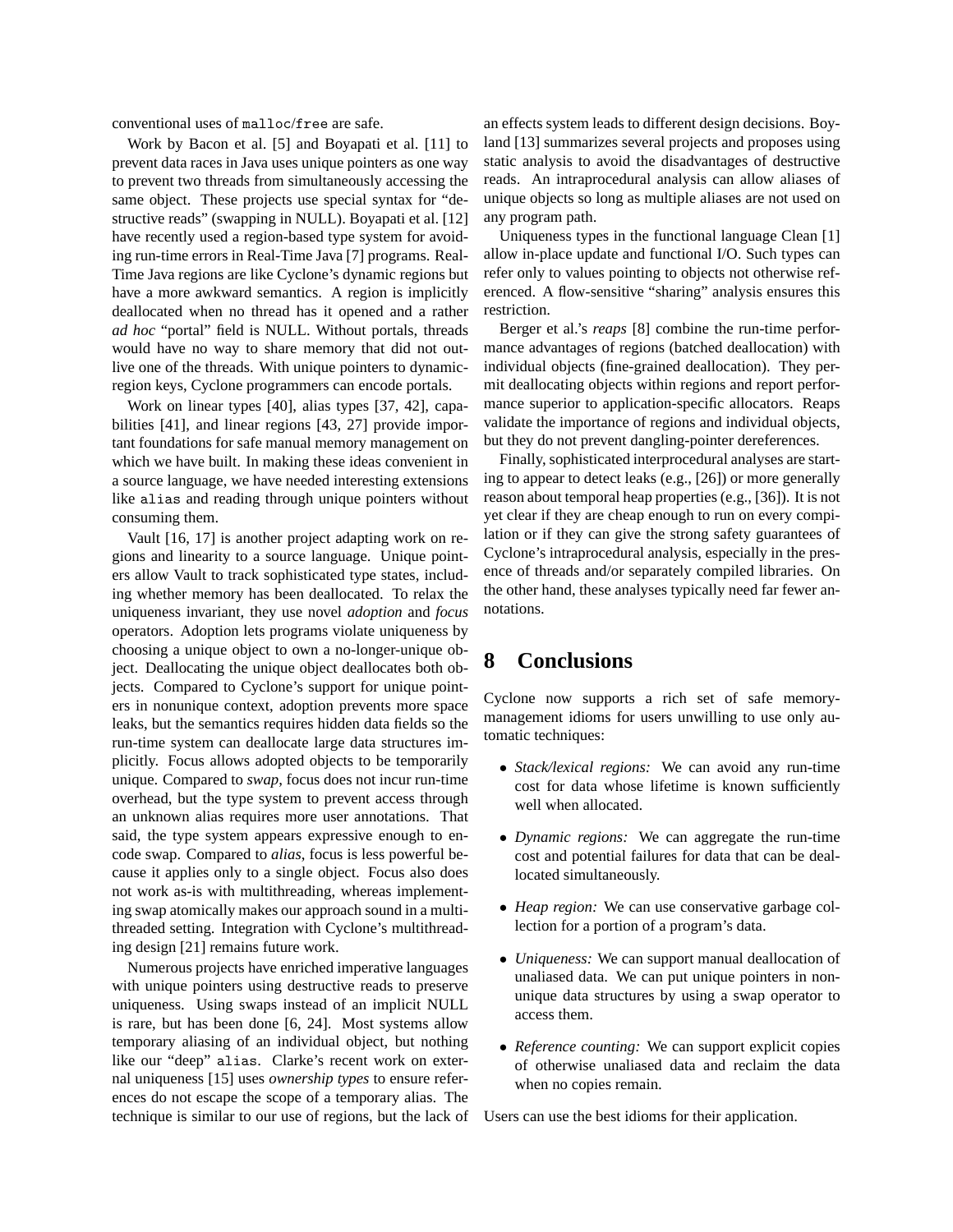Moreover, we have designed linguistic constructs for tying these idioms together in a coherent language that supports reusable code amid well-known tradeoffs. Lexical regions are the backbone of our system and exploit the convenience of data lifetime corresponding to scope. We regain this convenience for dynamic regions with open and for unique and reference-counted pointers with alias. The latter extends previous approaches by allowing temporary aliasing of entire data structures. We also use polymorphism to write reusable code without temporary aliasing, but the coding style is often too awkward. Finally, we provide run-time checking when static enforcement is too onerous: Dynamic regions provide checkable keys to relax the compile-time constraints of lexical regions. Analogously, reference-counting provides checkable counts to relax the uniqueness invariant.

Together, these idioms represent significant progress toward our goal of enforcing sound, user-specified idioms. Looking forward, we envision a need for more specific aliasing information and more first-class status for reference counts. Nonetheless, we have been pleased with our ability to support natural invariants that improve actual application performance and predictability.

### **References**

- [1] P. Achten and R. Plasmeijer. The ins and outs of Clean I/O. *Journal of Functional Programming*, 5(1):81–110, 1995.
- [2] A. Aiken, M. Fähndrich, and R. Levien. Better static memory management: Improving regionbased analysis of higher-order languages. In *ACM Conference on Programming Language Design and Implementation*, pages 174–185, La Jolla, CA, June 1995.
- [3] A. Aiken, J. S. Foster, J. Kodumal, and T. Terauchi. Checking and inferring local non-aliasing. In *ACM Conference on Programming Language Design and Implementation*, pages 129–140, San Diego, CA, June 2003.
- [4] Apache Foundation. Apache web server. http:// www.apache.org.
- [5] D. Bacon, R. Strom, and A. Tarafdar. Guava: A dialect of Java without data races. In *ACM Conference on Object-Oriented Programming, Systems, Languages, and Applications*, pages 382–400, Minneapolis, MN, Oct. 2000.
- [6] H. Baker. Lively linear LISP—look ma, no garbage. *ACM SIGPLAN Notices*, 27(8):89–98, 1992.
- [7] G. Bellella, editor. *The Real-Time Specification for Java*. Addison-Wesley, 2000.
- [8] E. D. Berger, B. G. Zorn, and K. S. McKinley. Reconsidering custom memory allocation. In *ACM Conference on Object-Oriented Programming, Systems, Languages, and Applications*, pages 1–12, Seattle, WA, Nov. 2002.
- [9] H.-J. Boehm and M. Weiser. Garbage collection in an uncooperative environment. *Software – Practice and Experience*, 18(9):807–820, 1988.
- [10] H. Bos and B. Samwel. Safe kernel programming in the OKE. In *5th IEEE Conference on Open Architectures and Network Programming*, pages 141–152, New York, NY, June 2002.
- [11] C. Boyapati and M. Rinard. A parameterized type system for race-free Java programs. In *ACM Conference on Object-Oriented Programming, Systems, Languages, and Applications*, pages 56–69, Tampa Bay, FL, Oct. 2001.
- [12] C. Boyapati, A. Sălcianu, W. Beebee, and M. Rinard. Ownership types for safe region-based memory management in real-time Java. In *ACM Conference on Programming Language Design and Implementation*, pages 324–337, San Diego, CA, June 2003.
- [13] J. Boyland. Alias burying: Unique variables without destructive reads. *Software Practice and Experience*, 31(6):533–553, May 2001.
- [14] J. Cheney and G. Morrisett. A linearly typed assembly language. Technical Report 2003-1900, Department of Computer Science, Cornell University, 2003.
- [15] D. Clarke and T. Wrigstad. External uniqueness. In *International Workshop on Foundations of Object-Oriented Languages*, New Orleans, LA, Jan. 2003.
- $[16]$  R. DeLine and M. Fähndrich. Enforcing high-level protocols in low-level software. In *ACM Conference on Programming Language Design and Implementation*, pages 59–69, Snowbird, UT, June 2001.
- [17] M. Fähndrich and R. DeLine. Adoption and focus: Practical linear types for imperative programming. In *ACM Conference on Programming Language Design and Implementation*, pages 13–24, Berlin, Germany, June 2002.
- [18] C. Fraser and D. Hanson. *A Retargetable C Compiler: Design and Implementation*. Addison-Wesley, 1995.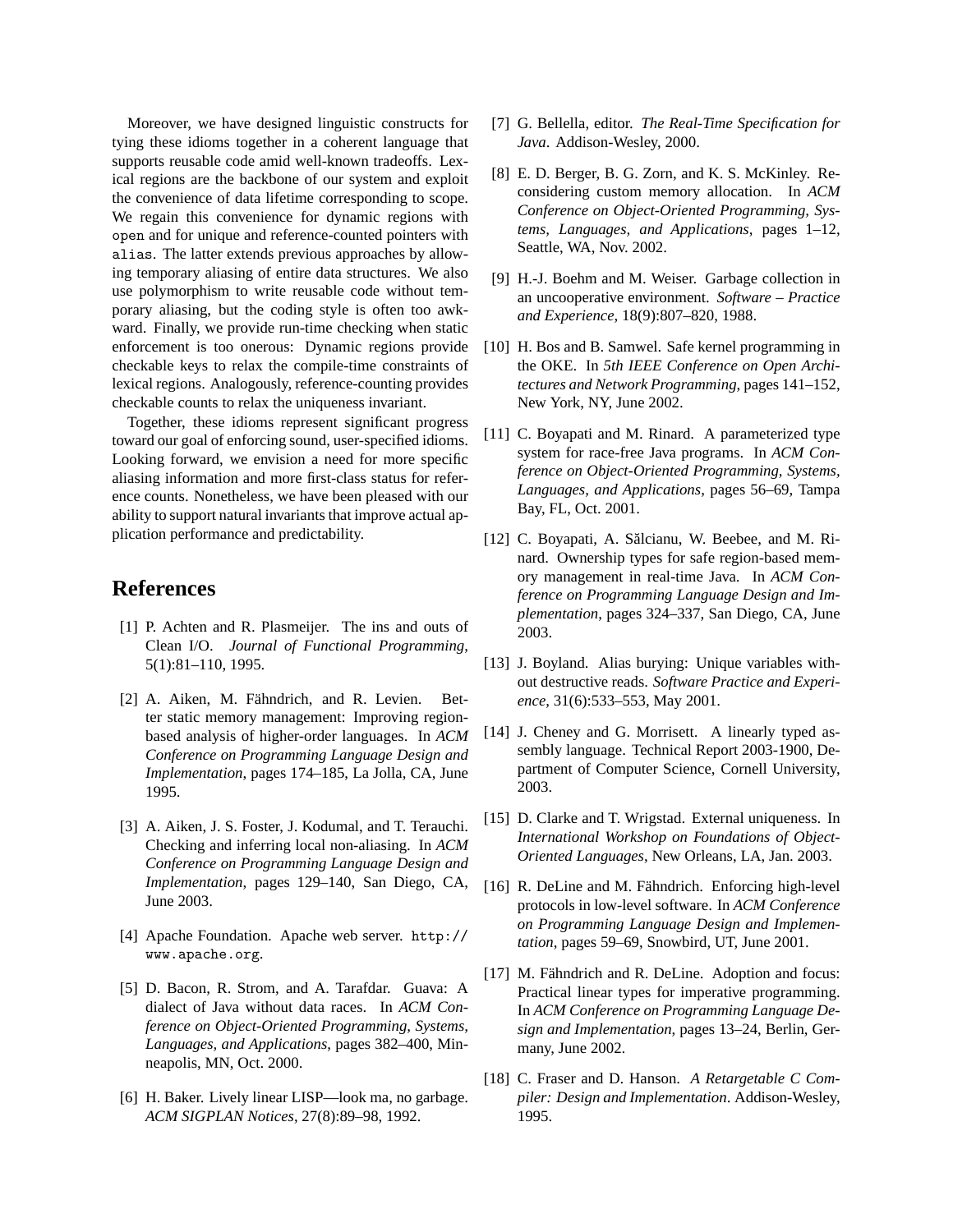- [19] D. Gay and A. Aiken. Language support for regions. In *ACM Conference on Programming Language Design and Implementation*, pages 70–80, Snowbird, UT, June 2001.
- [20] D. Grossman. *Safe Programming at the C Level of Abstraction*. PhD thesis, Cornell University, 2003.
- [21] D. Grossman. Type-safe multithreading in Cyclone. In *ACM International Workshop on Types in Language Design and Implmentation*, pages 13–25, New Orleans, LA, Jan. 2003.
- [22] D. Grossman, G. Morrisett, T. Jim, M. Hicks, Y. Wang, and J. Cheney. Region-based memory management in Cyclone. In *ACM Conference on Programming Language Design and Implementation*, pages 282–293, Berlin, Germany, June 2002.
- [23] N. Hallenberg, M. Elsman, and M. Tofte. Combining region inference and garbage collection. In *ACM Conference on Programming Language Design and Implementation*, pages 141–152, Berlin, Germany, June 2002.
- [24] D. Harms and B. Weide. Copying and swapping: Influences on the design of reusable software components. *IEEE Transactions on Software Engineering*, 17(5):424–435, May 1991.
- [25] C. Hawblitzel and T. von Eiken. Type system support for dynamic revokation. May 1999.
- [26] D. L. Heine and M. S. Lam. A practical flowsensitive and context-sensitive C and C++ memory leak detector. In *ACM Conference on Programming Language Design and Implementation*, pages 168– 181, San Diego, CA, June 2003.
- [27] F. Henglein, H. Makholm, and H. Niss. A direct approach to control-flow sensitive region-based memory management. In *Principles and Practice of Declarative Programming*, Florence, Italy, Sept. 2001.
- [28] M. Herlihy. Wait-free synchronization. *ACM Transactions on Programming Languages and Systems*, 13(1):124–149, Jan. 1991.
- [29] M. Hicks, A. Nagajaran, and R. van Renesse. MediaNet: User-defined adaptive scheduling for streaming data. In *6th IEEE Conference on Open Architectures and Network Programming*, pages 87–96, San Francisco, CA, Apr. 2003.
- [30] D. Lea. A memory allocator. http://gee.cs. oswego.edu/dl/html/malloc.html.
- [31] D. Mazières. A toolkit for user-level file systems. In *USENIX Annual Technical Conference*, pages 261– 274, Monterey, CA, June 2001.
- [32] M. Muuss. The story of TTCP. http://ftp.arl. mil/~mike/ttcp.html.
- [33] P. Patel and J. Lepreau. Hybrid resource control of active extensions. In *6th IEEE Conference on Open Architectures and Network Programming*, pages 23– 31, San Francisco, CA, Apr. 2003.
- [34] P. Patel, A. Whitaker, D. Wetherall, J. Lepreau, and T. Stack. Upgrading transport protocols using untrusted mobile code. In *19th ACM Symposium on Operating System Principles*, Oct. 2003. To appear.
- [35] N. Provos. libevent an event notification library. http://www.monkey.org/~provos/libevent/.
- [36] R. Shaham, E. Yahav, E. Kolodner, and M. Sagiv. Establishing local temporal heap safety properties with application to compile-time memory management. In *Static Analysis Symposium*, pages 483–503, San Diego, CA, June 2003.
- [37] F. Smith, D. Walker, and G. Morrisett. Alias types. In *9th European Symposium on Programming*, volume 1782 of *Lecture Notes in Computer Science*, pages 366–381, Berlin, Germany, Mar. 2000. Springer-Verlag.
- [38] M. Tofte, L. Birkedal, M. Elsman, N. Hallenberg, T. H. Olesen, and P. Sestoft. Programming with regions in the ML Kit (for version 4). Technical report, IT University of Copenhagen, Sept. 2001.
- [39] M. Tofte and J.-P. Talpin. Region-based memory management. *Information and Computation*, 132(2):109–176, Feb. 1997.
- [40] P. Wadler. Linear types can change the world! In M. Broy and C. Jones, editors, *Programming Concepts and Methods*, Sea of Galilee, Israel, Apr. 1990. North Holland. IFIP TC 2 Working Conference.
- [41] D. Walker, K. Crary, and G. Morrisett. Typed memory management in a calculus of capabilities. *ACM Transactions on Programming Languages and Systems*, 24(4):701–771, July 2000.
- [42] D. Walker and G. Morrisett. Alias types for recursive data structures. In *Workshop on Types in Compilation*, volume 2071 of *Lecture Notes in Computer Science*, pages 177–206, Montreal, Canada, Sept. 2000. Springer-Verlag.